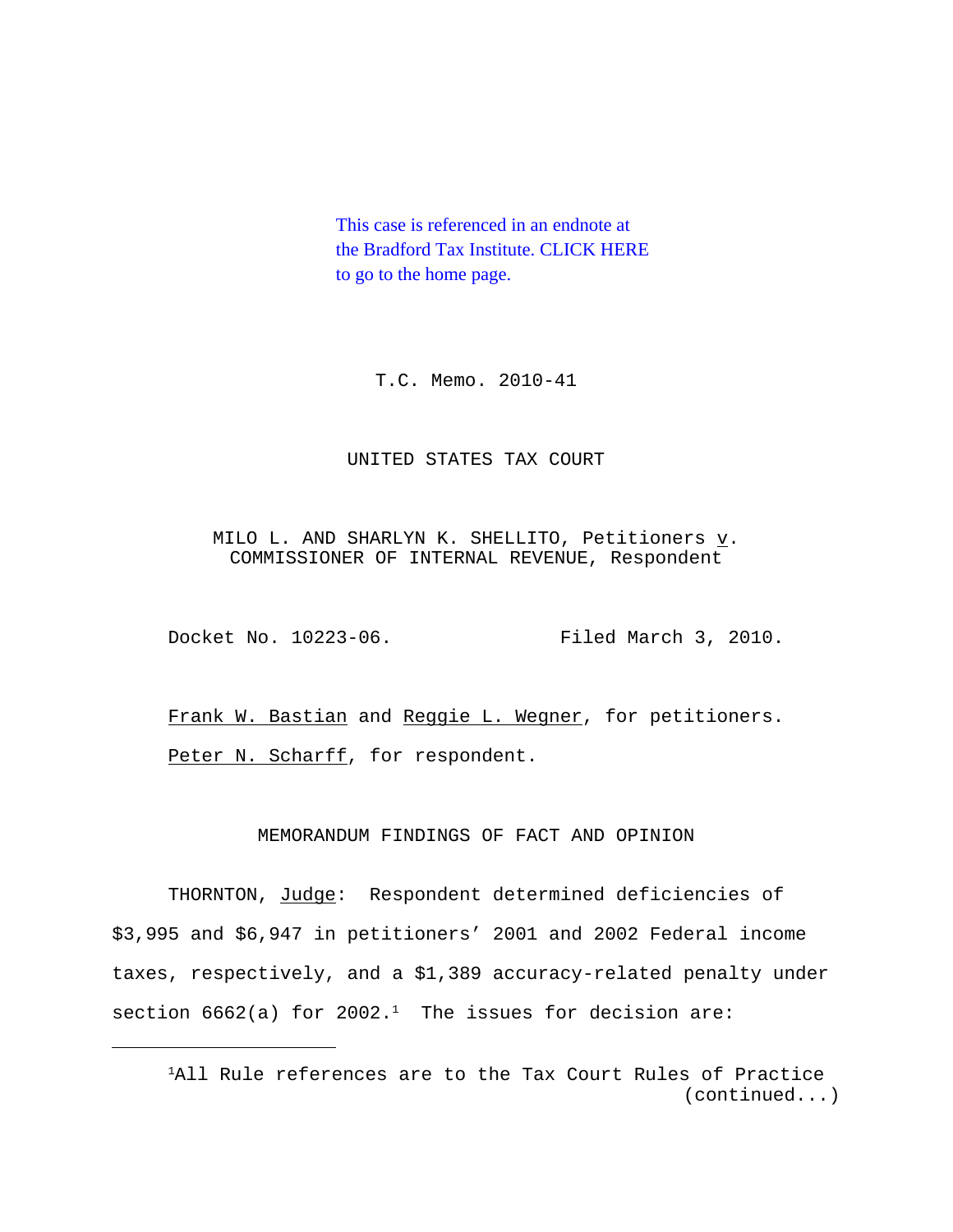(1) Whether petitioners are entitled for 2001 and 2002 to deduct under section 162(a) amounts they claimed for employee benefit programs on Schedules F, Profit or Loss From Farming; and (2) whether petitioners are liable for the section 6662(a) accuracyrelated penalty for 2002.

#### FINDINGS OF FACT

The parties have stipulated some facts, which we incorporate herein. When they petitioned the Court, petitioners resided in Kansas. During the years at issue and for an unspecified period before then, petitioners were married, with two dependent children. Hereinafter, references to petitioner are to Milo Shellito and references to Mrs. Shellito are to Sharlyn Shellito.

Petitioner has engaged in a farming business since about 1978. In 2001 and 2002 his farming operation covered about 2,300 acres. Most of this land he leased from his father or other parties. Petitioners jointly owned about 47 acres. They also jointly owned three pickup trucks that were used on the farm. Petitioner individually owned other farm equipment, including a tractor and a combine.

 Petitioners held a joint checking account. They each wrote checks from the account to pay expenses. During 2001, 2002, and

 $- 2 -$ 

 $(1)$ ...continued) and Procedure, and all section references are to the Internal Revenue Code in effect for the years at issue. Numbers have been rounded to the nearest dollar.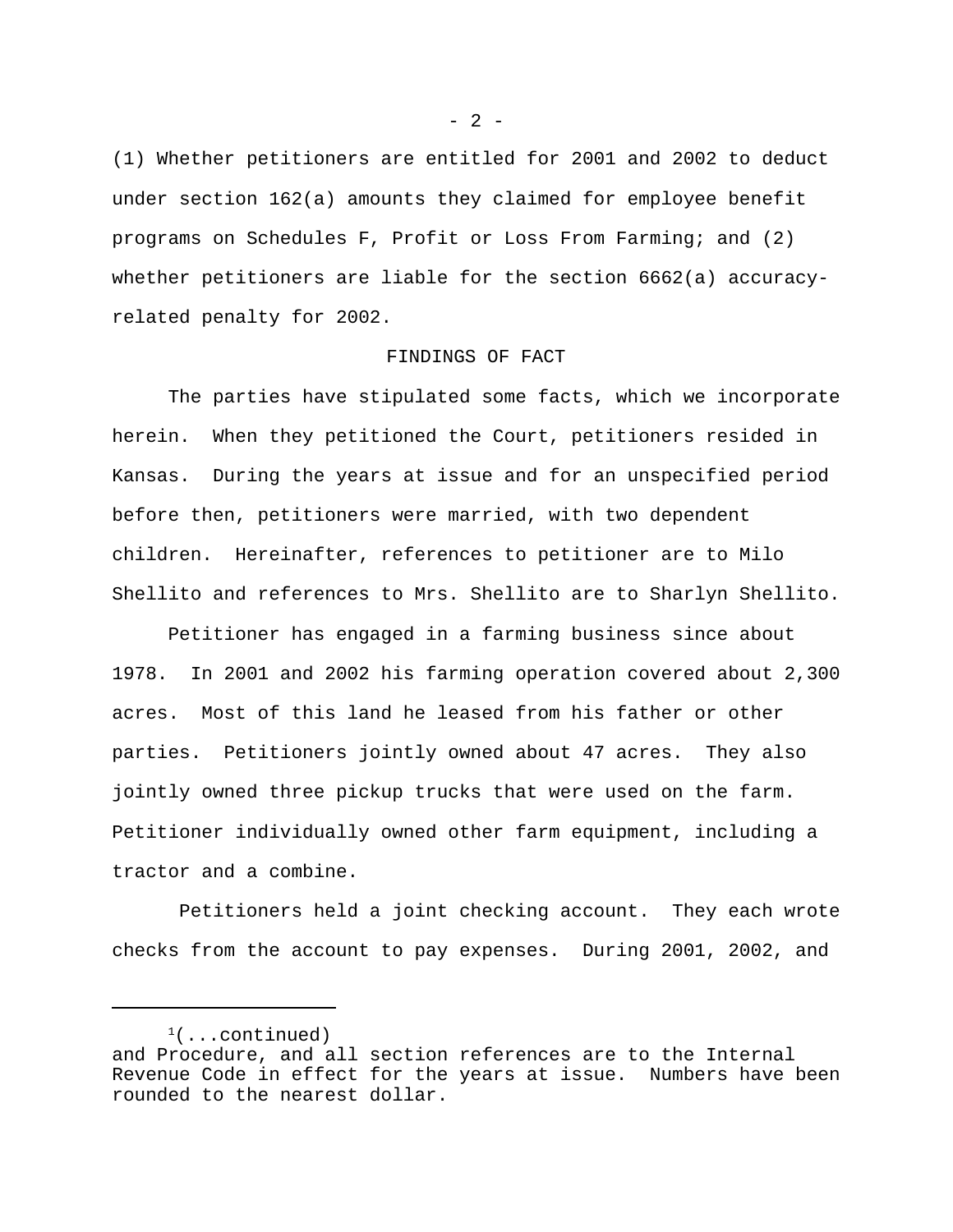prior years a number of commercial/agricultural loans were taken out to finance petitioner's farming operations. Both petitioners signed most of the promissory notes for the loans.

Mrs. Shellito has assisted on the farm since at least 1982. The nature of her services has remained fairly constant over time. Before, during, and after the years at issue her services included: Assisting with the planting and harvesting of crops; operating tractors and equipment; feeding and caring for cattle; building and repairing fencing; maintaining and performing basic equipment repairs; running various errands; and performing accounting and bookkeeping services. Before 2001, at least, Mrs. Shellito received no compensation for these services.

In 2001, upon the advice of his banker, petitioner engaged a certified public accountant (C.P.A.) to prepare taxes and perform payroll services for the farming business. The C.P.A. advised petitioner that he could qualify for an employee medical reimbursement plan if Mrs. Shellito were petitioner's employee. The C.P.A. created a document which petitioners signed on or about May 29, 2001. The document states:

#### EMPLOYMENT AGREEMENT

Agreement made effective as of May 29, 2001 by Milo Shellito to employee Sharlyn Shellito. Employer is engaged in the business of farming at the following address \* \* \*

Employer employs, engages, and hires employee as a hired hand to operate farm machinery work and handle cattle, do repairs, run errands, and another farm

 $- 3 -$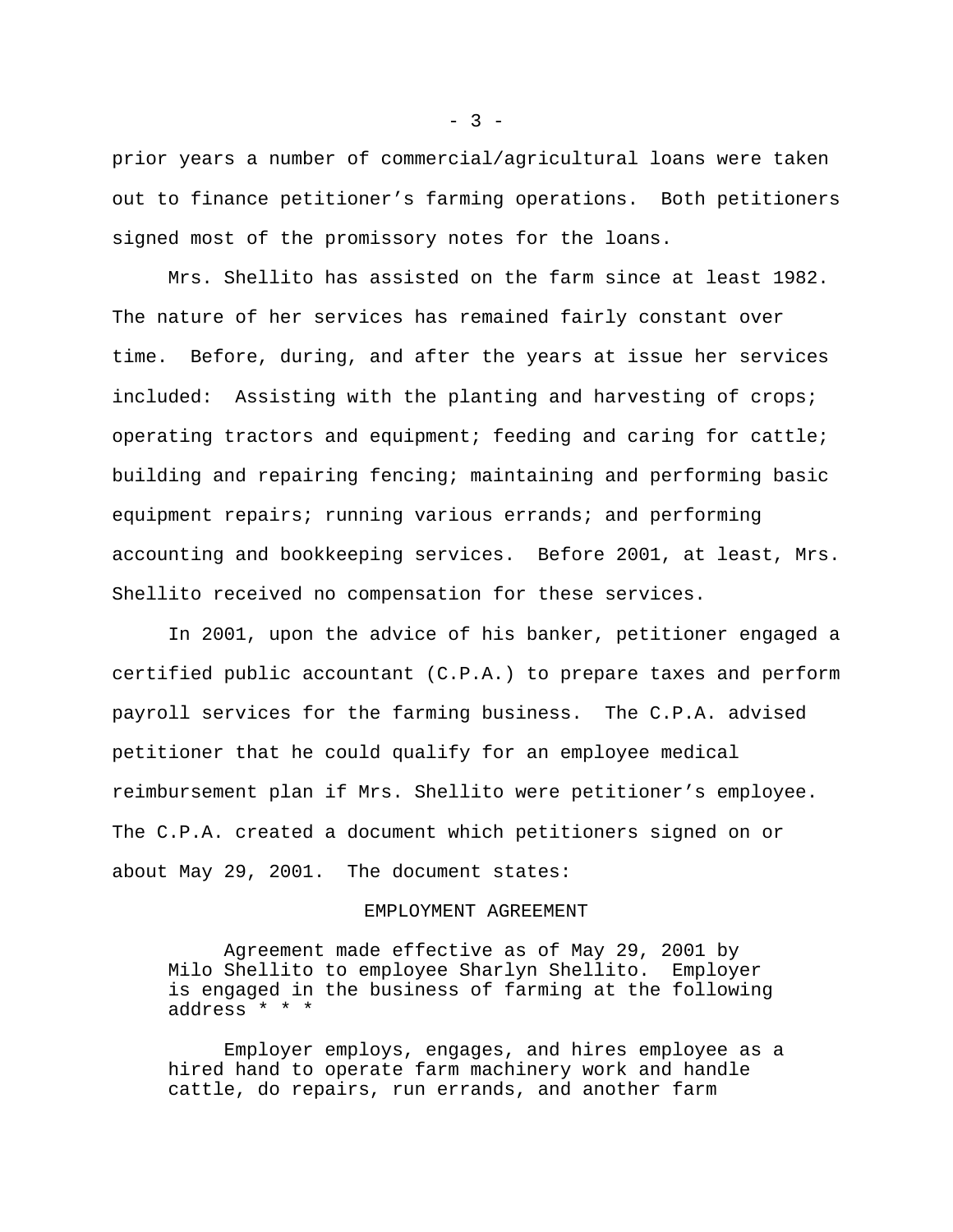related chores, and employee accepts and agrees to such hiring, engagement, and employment, subject to the orders, advice and directions of employer.

The employer has the right to terminate the employee at anytime. The employee has the right to quit at anytime.

The C.P.A. helped petitioners fill out a preprinted application for AgriPlan/BIZPLAN, a medical expense reimbursement plan, which offered medical expense reimbursements to eligible employees. Petitioner signed this application on May 29, 2001. The application lists Mrs. Shellito as the only eligible employee of petitioner. It indicates that available benefits for Mrs. Shellito were to consist of unlimited reimbursement of health insurance premiums for her and her family, reimbursement of up to \$15,000 of out-of-pocket medical expenses for her and her family, and \$50,000 of term life insurance for Mrs. Shellito.<sup>2</sup>

Also on May 29, 2001, an individual checking account was opened in Mrs. Shellito's name. Acting on the C.P.A.'s advice, on June 7, 2001, and each month thereafter in 2001 and 2002, petitioner wrote Mrs. Shellito a \$100 check from their joint checking account, which she deposited into her individual checking account. The memo line on most of the checks and each accompanying deposit ticket stated that the check represented wages or salary. Mrs. Shellito used these funds to pay for

<sup>&</sup>lt;sup>2</sup>There is no indication in the record that petitioner ever provided Mrs. Shellito any term life insurance.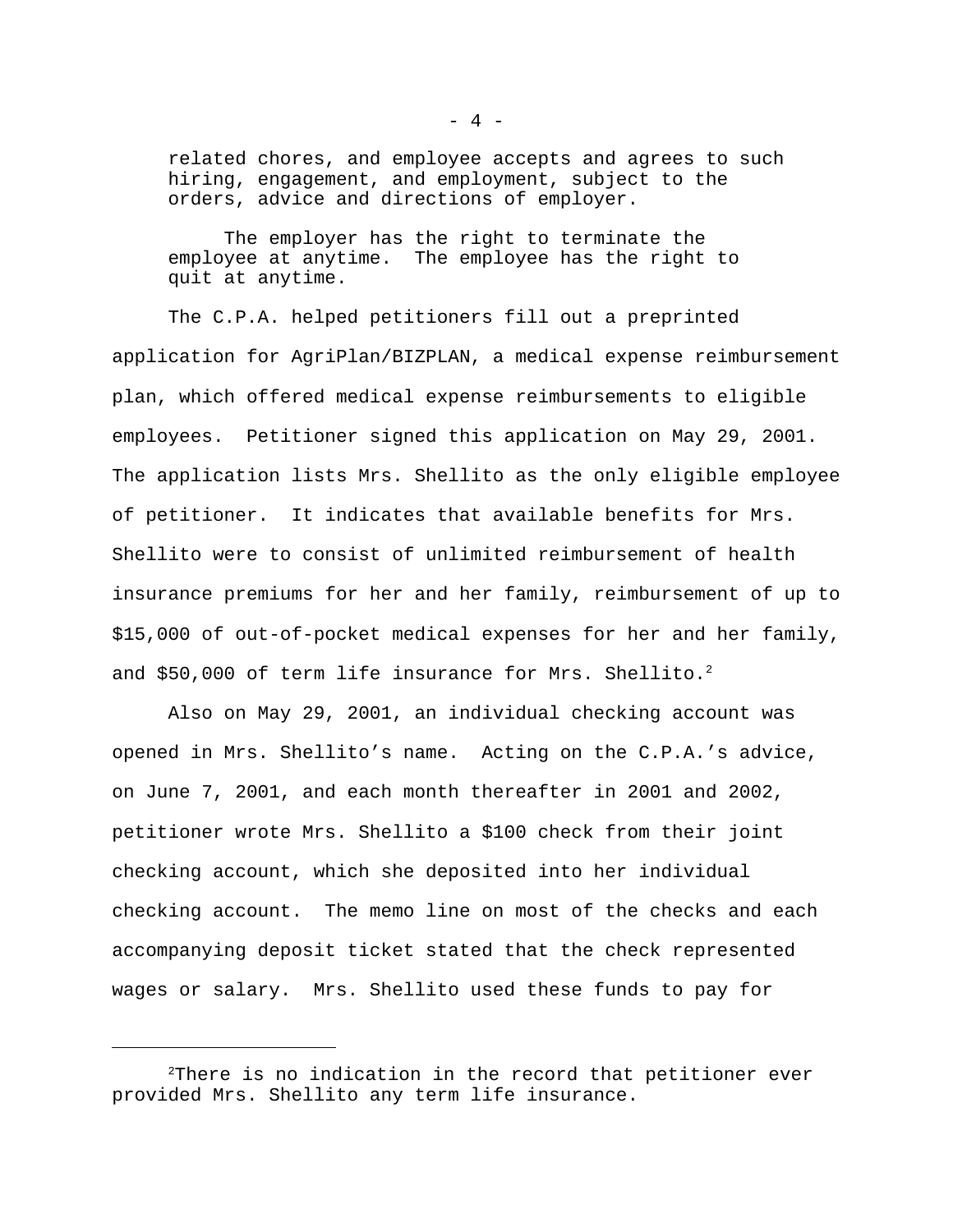medical care for herself, petitioner, and their dependent children.

#### 2001 Items and Tax Treatment

For the part of 2001 after May 29, 2001, Mrs. Shellito paid \$7,899 in expenses for medical care and health insurance premiums for herself, petitioner, and their dependent children, as

follows:

| Expense/Premium                                        | Amount        |
|--------------------------------------------------------|---------------|
| Out-of-pocket medical expenses $^1$<br>Medical mileage | \$4,671<br>97 |
| Insurance premiums <sup>2</sup>                        | 3,131         |
| Total                                                  | 7.899         |

<sup>1</sup>This amount includes \$4,479 that Mrs. Shellito paid from her separate checking account and \$192 that she paid directly from petitioners' joint checking account.

 $2$ This \$3,131 of insurance premiums comprised these three items: (1) \$689 that Mrs. Shellito paid to Conesco Health Insurance Co. for an insurance policy under which she was the primary insured; (2) \$1,990 that Mrs. Shellito paid to American Republic Insurance Co. for an insurance policy under which petitioner was the primary insured; and (3) \$452 that was automatically debited from petitioners' joint checking account for premiums paid to American Fidelity Insurance Co. for a cancer expense insurance policy that listed petitioner as the named insured.

Beginning July 18, 2001, and continuing periodically thereafter throughout 2001, petitioner wrote Mrs. Shellito checks totaling \$5,400, drawn on their joint checking account. She deposited them in her separate checking account. The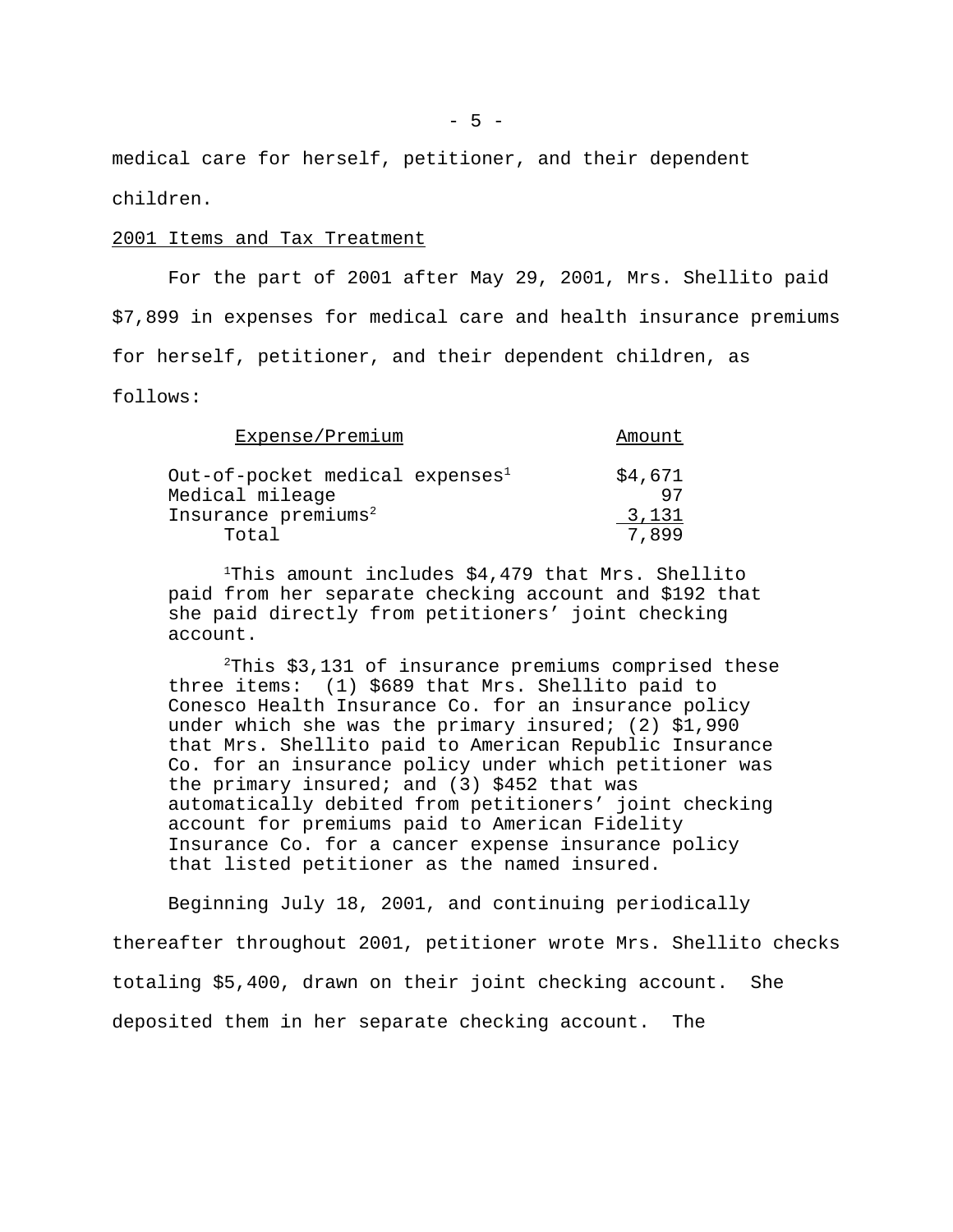accompanying deposit tickets indicate that the deposits represented medical reimbursements from Mr. Shellito.<sup>3</sup>

On January 11, 2002, petitioners executed a document entitled "Employee Benefit Expense Transmittal", which they sent to AgriPlan/BIZPLAN. In this document petitioner claimed eligible expenses incurred for eligible plan participants during 2001 of \$10,323.<sup>4</sup> On February 20, 2002, AgriPlan/BIZPLAN sent a yearend report to petitioner. The report indicated that on the basis of a review of the Employee Benefit Expense Transmittal, the total submitted benefit expenses were \$15,593 and that this amount could be deducted as a business expense on petitioner's business tax return.<sup>5</sup>

<sup>4</sup>We are unable to correlate this number with other evidence in the record.

<sup>3</sup>Petitioners allege that petitioner actually paid Mrs. Shellito more than the \$5,400 of reimbursements described above because he paid additional amounts directly to insurance companies on Mrs. Shellito's behalf. Although we do not find petitioners' allegations well founded, because our analysis does not depend upon the exact amount of reimbursements that petitioner allegedly paid Mrs. Shellito, we need not address this issue further.

<sup>&</sup>lt;sup>5</sup>The record does not conclusively explain the discrepancy between the \$15,593 listed on this yearend report and the \$10,323 of expenses that petitioner claimed on the Employee Benefit Expense Transmittal or the \$7,899 of medical expenses that Mrs. Shellito incurred after May 29, 2001.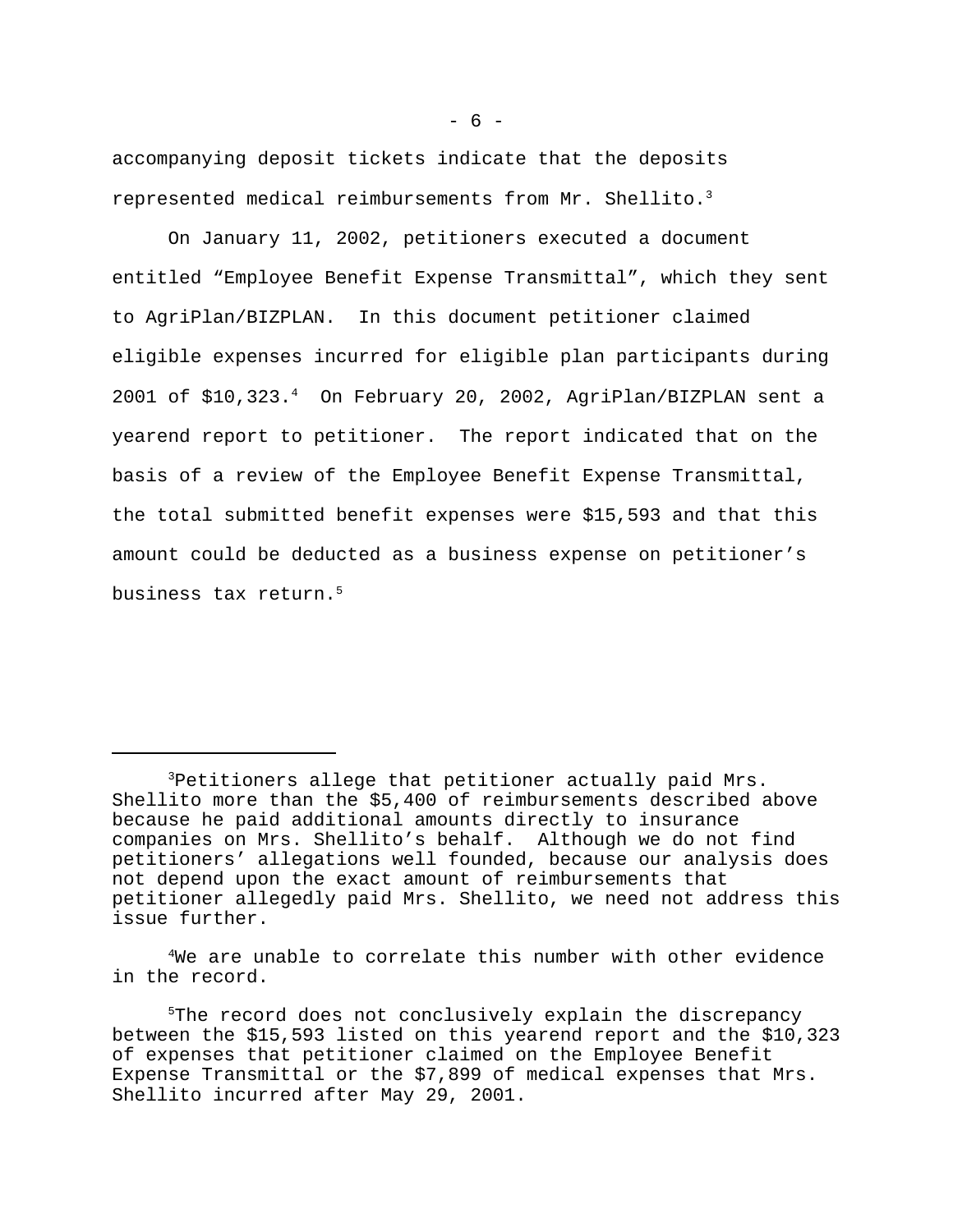Petitioner issued to Mrs. Shellito a Form W-2, Wage and Tax Statement, reporting wages paid of  $$754$  in 2001.<sup>6</sup> Petitioners reported this amount as wages on their 2001 Form 1040, U.S. Individual Income Tax Return, which their C.P.A. prepared. On the Schedule F attached to their 2001 Form 1040, petitioners claimed a \$15,593 deduction for "Employee benefit programs" and a \$700 deduction for "Labor hired". On their 2001 Form 1040 petitioners listed Mrs. Shellito's occupation as "HOUSE WIFE".

In the notice of deficiency respondent disallowed \$14,904 of the amount that petitioners had claimed for "Employee benefit programs"; i.e., all but  $$689.'$  Respondent allowed petitioners a \$2,898 offsetting adjustment for "Self Employed Health Insurance".<sup>8</sup>

#### 2002 Items and Tax Treatment

For 2002 Mrs. Shellito incurred or paid \$22,307 of expenses for medical care and health insurance premiums for herself, petitioner, and their dependent children, as follows:

<sup>6</sup>This amount represents \$700 of total monthly cash payments plus \$54 of employment taxes that petitioner reported paying on Mrs. Shellito's behalf. On Form 943, Employer's Annual Tax Return for Agricultural Employees, petitioner reported liability for employment taxes of \$107 for 2001.

The parties agree that this \$689 represents the premium that Mrs. Shellito paid in 2001 on the Conesco Health Insurance Co. insurance policy that listed her as the primary insured.

<sup>&</sup>lt;sup>8</sup>The record does not indicate how this adjustment was calculated.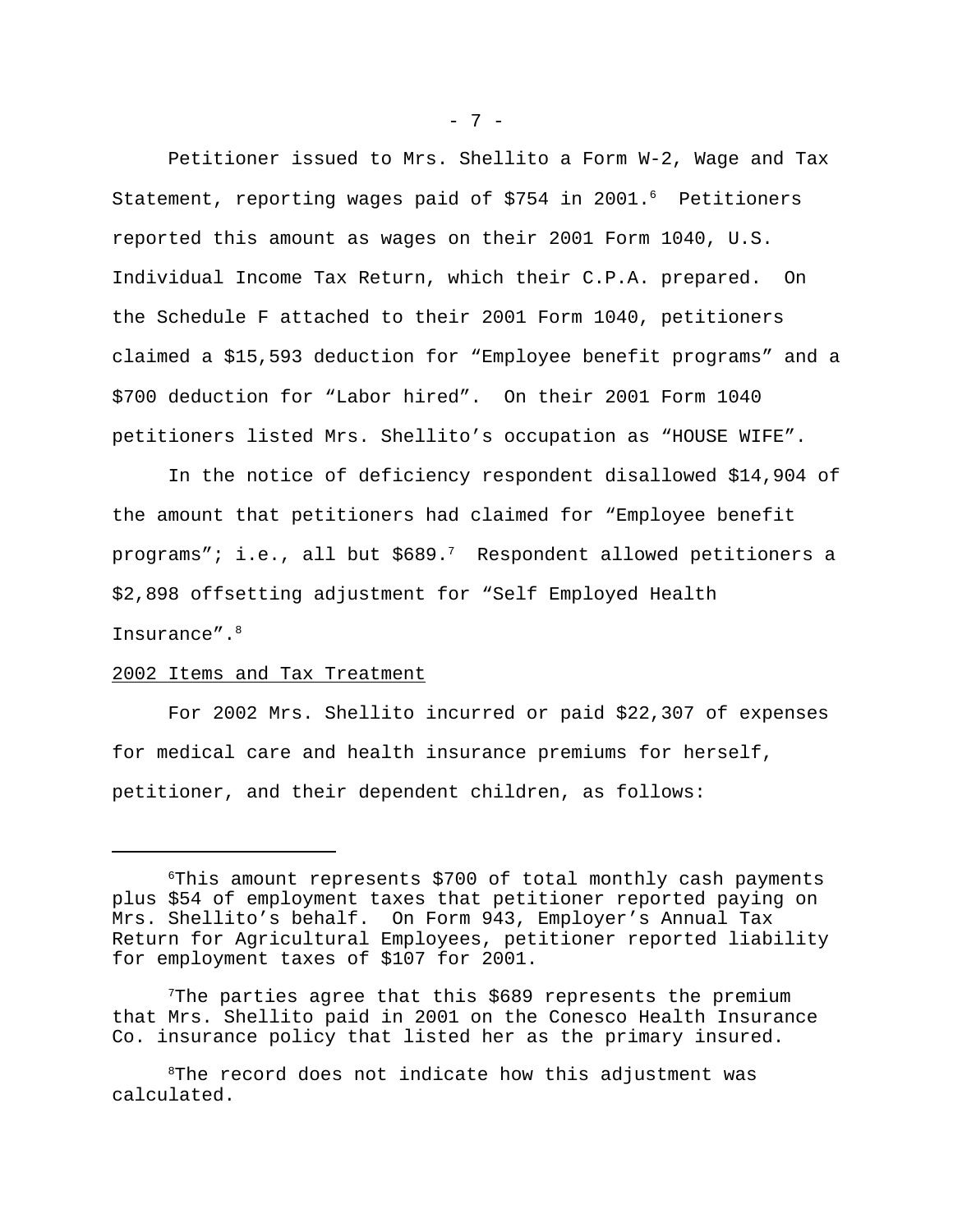| Expense/Premium                                   | Amount          |
|---------------------------------------------------|-----------------|
| Out-of-pocket medical expenses<br>Medical mileage | \$15,975<br>435 |
| Insurance premiums <sup>1</sup>                   | 5,897           |
| Total                                             | 22,307          |

<sup>1</sup>This  $$5,897$  of insurance premiums comprised these two items: (1) \$1,702 that Mrs. Shellito paid to Conesco Health Insurance Co. for the insurance policy under which she was the primary insured; and  $(2)$  \$4,195 that Mrs. Shellito paid to American Republic Insurance Co. for an insurance policy that listed petitioner as the primary insured.

During 2002 petitioner wrote Mrs. Shellito, on their joint checking account, checks totaling \$20,800, which she deposited in her separate checking account. The accompanying deposit tickets indicate that the deposits represented medical reimbursements from petitioner.

On January 30, 2003, petitioners executed a document entitled "Employee Benefit Expense Transmittal", which they sent to AgriPlan/BIZPLAN. In this document petitioner claimed expenses for eligible plan participants during 2002 of \$22,202, consisting of \$5,897 insurance premiums and \$16,305 of medical expenses.<sup>9</sup> On February 14, 2003, AgriPlan/BIZPLAN sent a yearend report to petitioner. The report indicated that on the basis of a review of the Employee Benefit Expense Transmittal, the total submitted benefit expenses were \$22,202 and that after a \$1,305

<sup>9</sup>Although \$22,202 is close to the \$22,307 of medical expenses incurred or paid by Mrs. Shellito during 2002, the record does not explain the seeming discrepancy.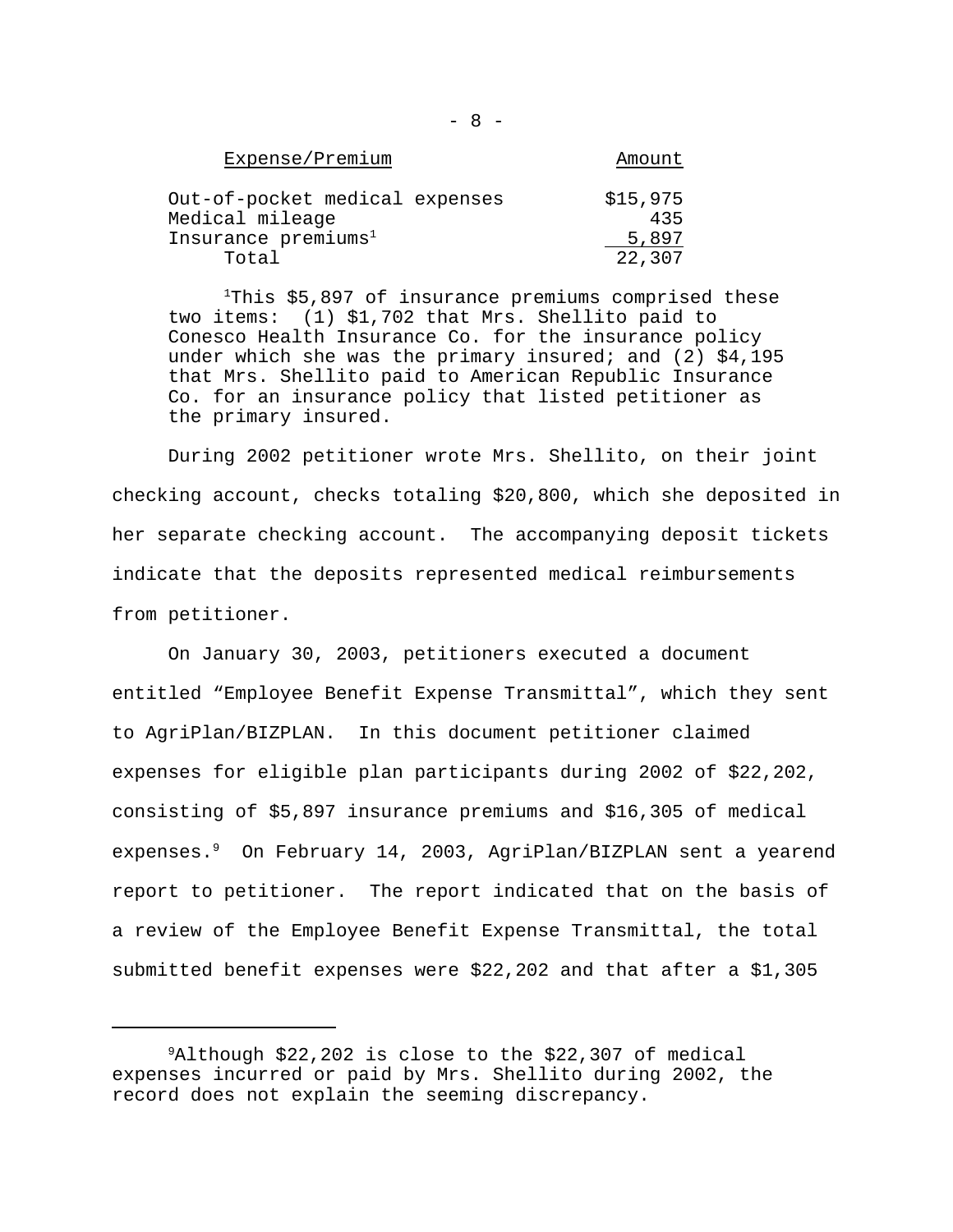negative adjustment, the total benefit expenses that could be claimed as a business expense on petitioner's business tax return were \$20,897.<sup>10</sup>

Petitioner issued to Mrs. Shellito a Form W-2 reporting wages paid of \$1,292 in 2002.<sup>11</sup> Petitioners reported this amount as wages on their 2002 Form 1040, which their C.P.A. prepared. On the Schedule F attached to their 2002 Form 1040, petitioners claimed a \$20,897 deduction for "Employee benefit programs" and a \$1,200 deduction for "Labor hired". On their 2002 Form 1040 petitioners listed Mrs. Shellito's occupation as "HOUSE WIFE".

In the notice of deficiency respondent disallowed \$20,208 of the amount that petitioners had claimed for "Employee benefit programs"; i.e., as for 2001, all but  $$689.^{12}$  Respondent allowed

 $10$ The report contains no explanation of the \$1,305 negative adjustment. It appears, however, that this was the amount by which petitioner's \$16,305 of reported medical expenses exceeded the \$15,000 limit on reimbursements of out-of-pocket expenses as indicated on petitioner's AgriPlan/BIZPLAN application.

<sup>&</sup>lt;sup>11</sup>This amount represents  $$1,200$  of total monthly cash payments plus \$92 of employment taxes that petitioner reported paying on Mrs. Shellito's behalf for 2002. On Form 943 petitioner reported liability for employment taxes of \$184 for 2002.

 $12$ As noted supra note 7, the parties agree that \$689 represents the premium that Mrs. Shellito paid in 2001 on the Conesco Health Insurance Co. insurance policy under which she was the primary insured. In 2002 the premium that Mrs. Shellito paid on this insurance policy was actually \$1,702. The record contains no explanation as to why respondent allowed this deduction for 2002 in the amount of the 2001 premium.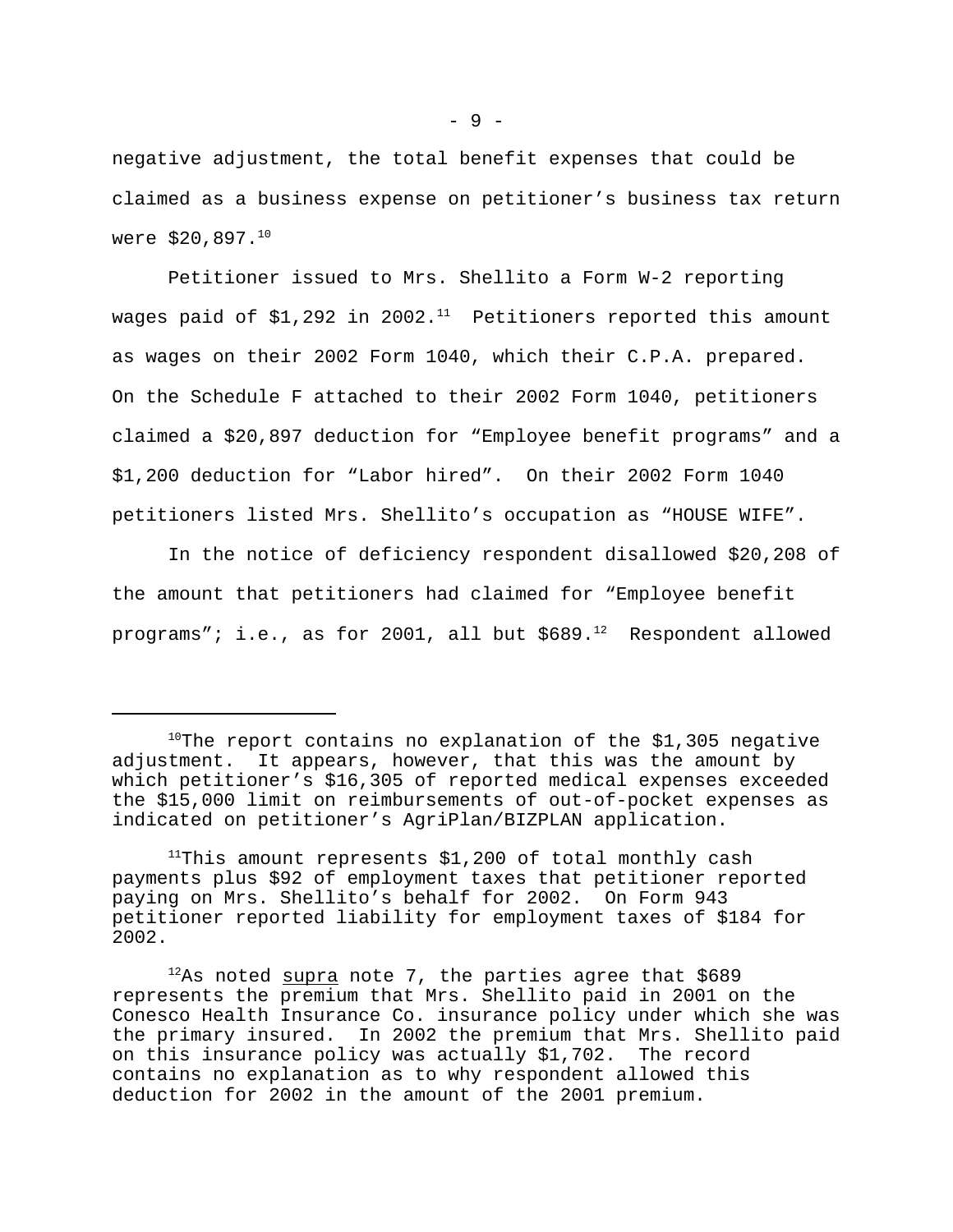petitioners a \$3,646 offsetting adjustment for "Self Employed Health Insurance".<sup>13</sup>

### OPINION

## I. Employee Benefit Plan Expenses

Before 2001 Mrs. Shellito had worked on petitioners' family farm without compensation for about 20 years. In 2001, upon the advice of their C.P.A., petitioners signed a document whereby Mrs. Shellito purportedly became her husband's at-will employee. Although the document makes no reference to compensation, petitioner purportedly agreed to pay Mrs. Shellito \$100 a month plus medical benefits in the form of reimbursements for medical expenses and health insurance premiums incurred for herself, petitioner, and their dependent children. Petitioners contend that pursuant to section 162(a) they are entitled to deduct these purported reimbursements as employee benefit plan expenses. For the reasons explained below, we disagree.

A. Burden of Proof

As a general matter, the Commissioner's determination is presumptively correct, and the taxpayer bears the burden of proving entitlement to claimed deductions. Rule 142(a); INDOPCO, Inc. v. Commissioner, 503 U.S. 79, 84 (1992). In certain circumstances, the burden of proof with respect to any factual

 $13$ The record does not indicate how this adjustment was calculated.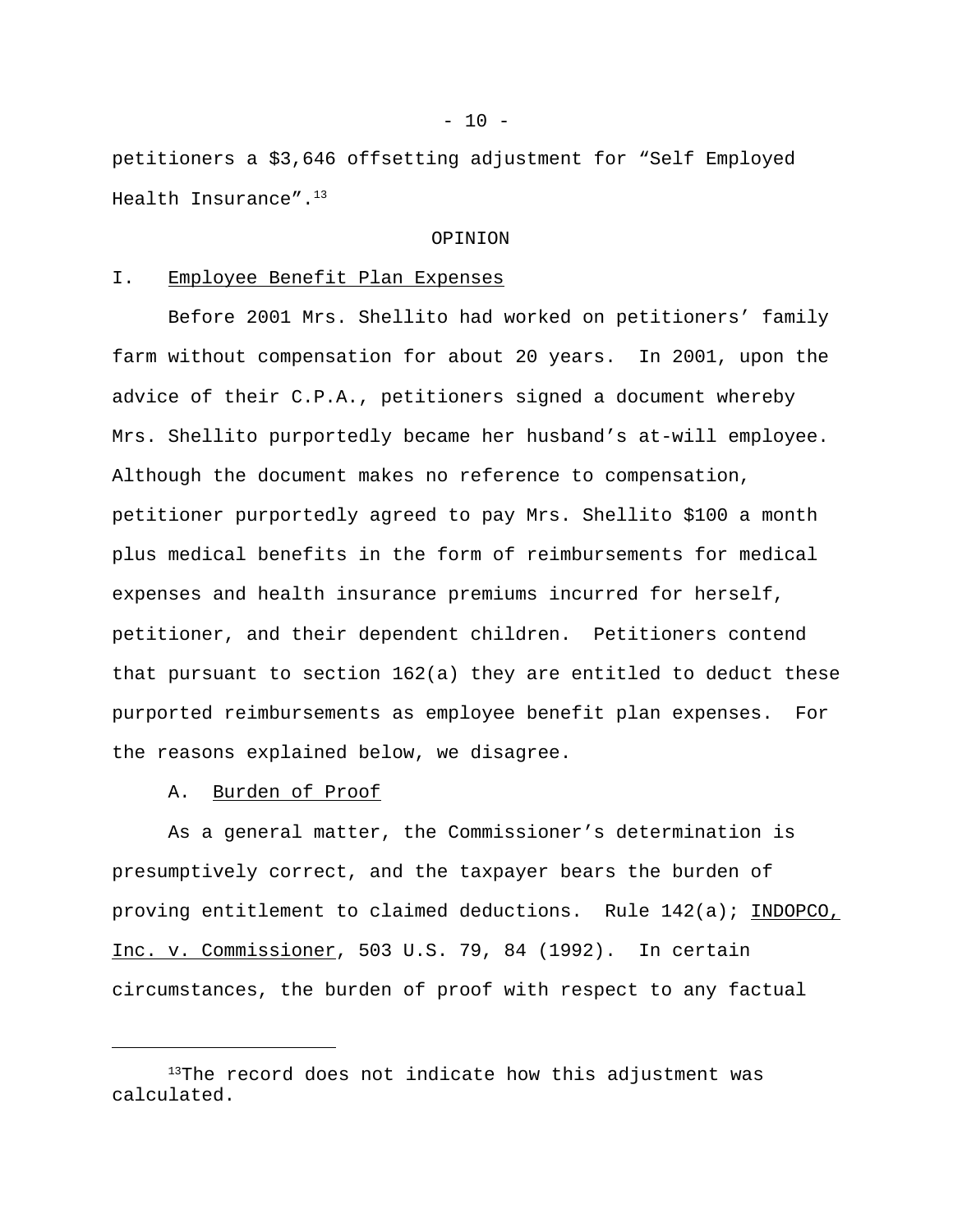issue may be shifted to the Commissioner. Sec. 7491(a). The parties disagree as to whether petitioners have met the statutory requirements to shift the burden of proof to respondent. Because we do not decide this case by reference to the placement of the burden of proof, we need not and do not decide whether petitioners have met the requirements under section 7491(a) to shift the burden of proof to respondent.

# B. Section 162(a)

Section 162(a)(1) allows a deduction for all ordinary and necessary expenses paid or incurred in carrying on any trade or business, including a reasonable allowance for "salaries or other compensation for personal services actually rendered", such as any amount paid to an employee pursuant to an employee benefit plan for an expense that the employee pays or incurs. Sec. 1.162-10(a), Income Tax Regs.; see Frahm v. Commissioner, T.C. Memo.  $2007 - 351$ .<sup>14</sup> Respondent concedes that pursuant to this

(continued...)

 $14$ Under sec. 105(b), accident and health insurance payments made directly or indirectly to an employee to reimburse expenses for medical care are, with certain limitations, excludable from the employee's gross income. For this purpose, amounts received under an "accident or health plan for employees" are treated as amounts received through accident or health insurance. Sec. 105(e). Ostensibly pursuant to this provision, petitioners have excluded from Mrs. Shellito's gross income the medical expense reimbursements that petitioner allegedly paid to her. This claimed exclusion, which is not at issue in this case, is inconsequential in the light of our holding that Mrs. Shellito was not petitioner's employee and received no compensation from him.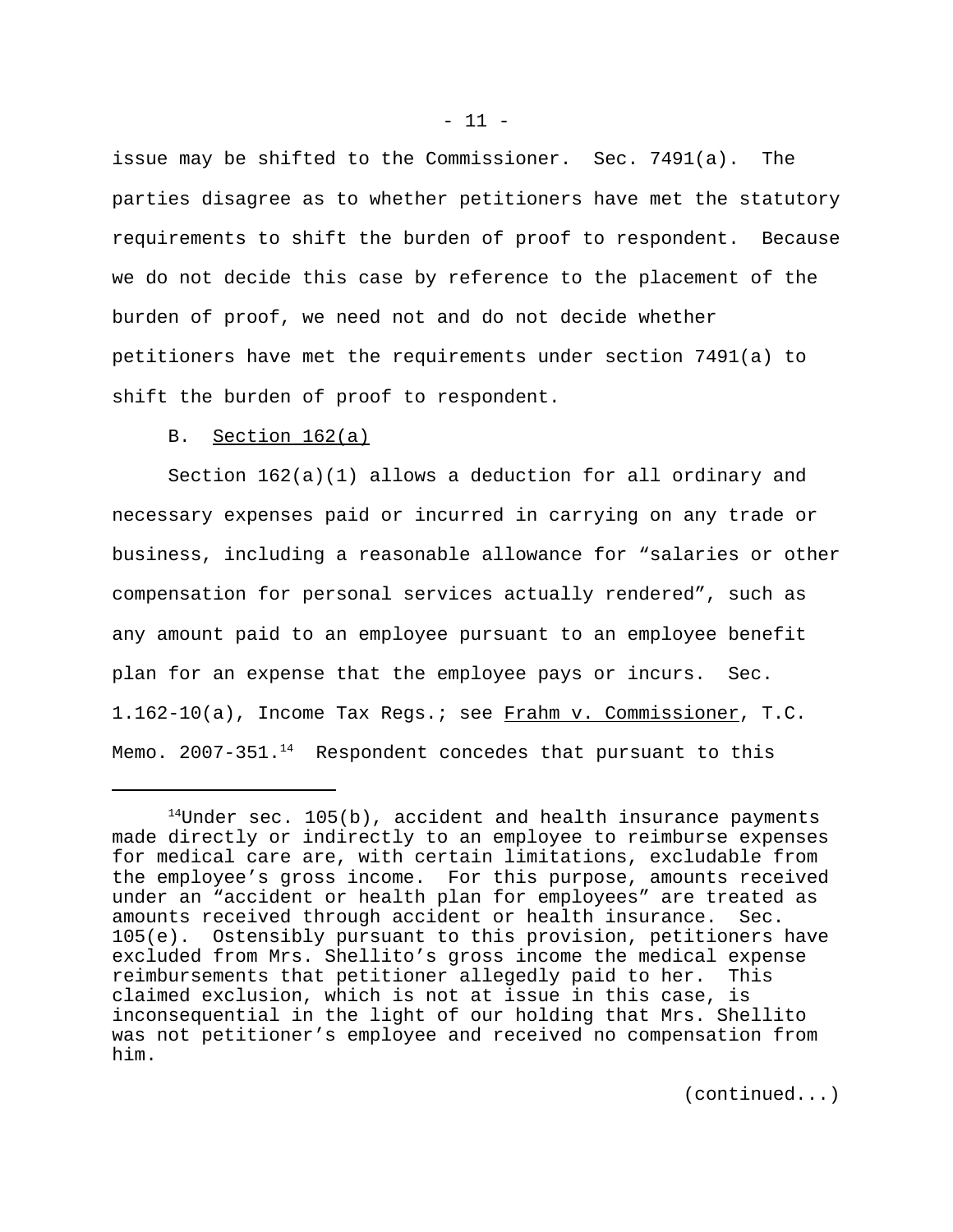provision petitioners are entitled to most of the claimed deductions for "Employee benefit programs" if Mrs. Shellito is properly considered her husband's employee.<sup>15</sup> Respondent contends, however, that petitioners are not entitled to these deductions because Mrs. Shellito was not a bona fide employee of her husband. We agree with respondent.

C. Analysis

Citing Matthews v. Commissioner, 92 T.C. 351, 361 (1989), affd. 907 F.2d 1173 (D.C. Cir. 1990), and like cases, petitioners contend that under the common law agency test, the crucial consideration is the right of control, or lack of it, which the employer may exercise over the putative employee. Petitioners assert that petitioner has employed Mrs. Shellito since 1982

 $14$ (...continued)

Pursuant to sec. 162(l)(1), a self-employed individual may deduct a percentage (60 percent in 2001, 70 percent in 2002) of any amount paid or incurred for insurance that constitutes medical care for the taxpayer or the taxpayer's spouse or children. In the notice of deficiency respondent allowed petitioners adjustments for "Self Employed Health Insurance" for each year at issue, ostensibly pursuant to sec. 162(1)(1). Although we are unable to correlate the derivation of the amounts of these adjustments with the evidence of record, the parties have not raised and accordingly we do not reach any issue regarding these adjustments.

<sup>&</sup>lt;sup>15</sup>Respondent contends that even if Mrs. Shellito were deemed petitioner's employee, petitioners are not entitled to deduct certain relatively small amounts that respondent alleges were paid before May 29, 2001, or amounts that respondent contends exceed petitioner's actual reimbursements to Mrs. Shellito. In the light of our holding that Mrs. Shellito was not a bona fide employee of petitioner, it is unnecessary to address these contentions.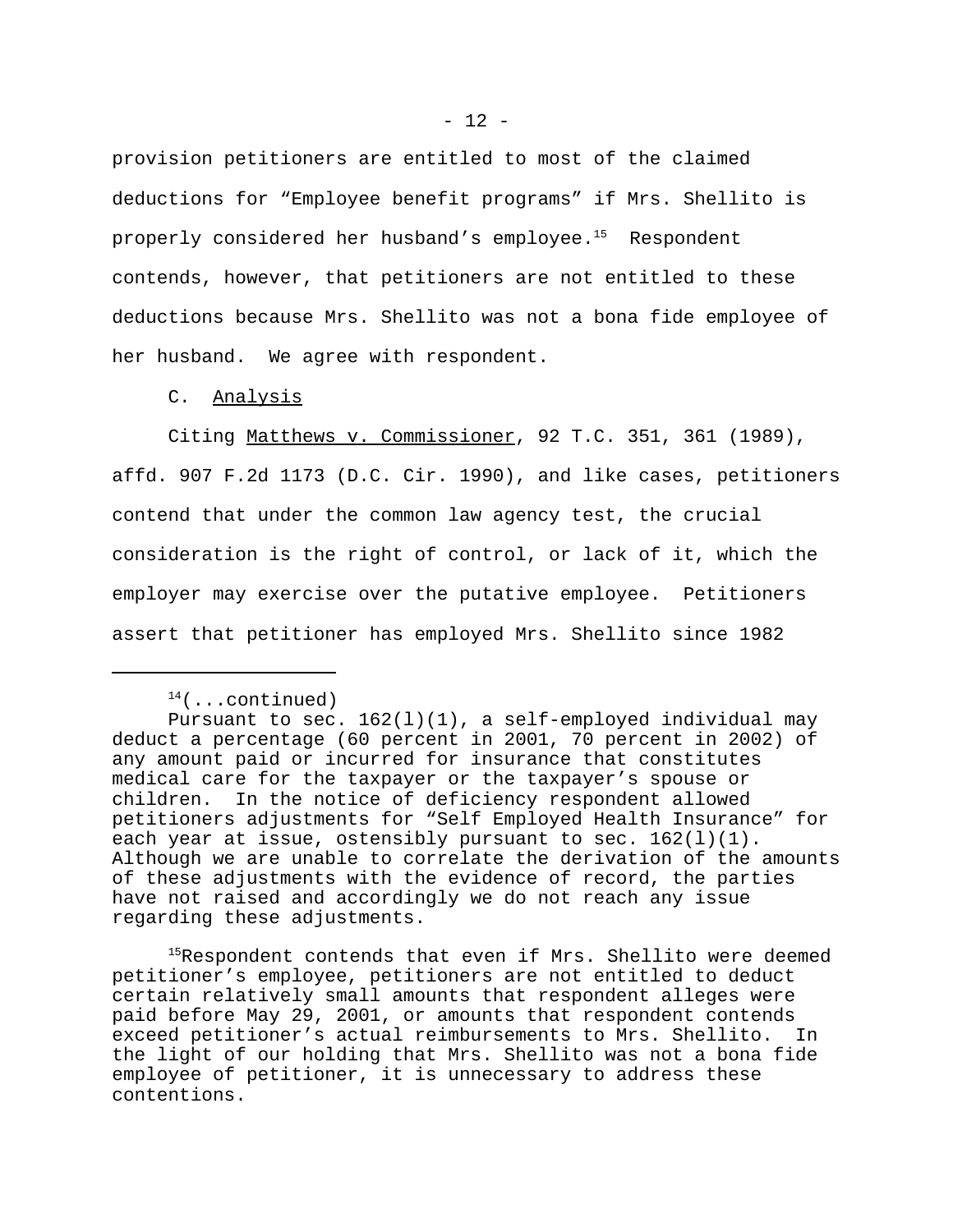because since then she has performed her services on the family farm under petitioner's control and instruction. They contend that petitioners entered into an employment agreement on May 29, 2001, to "formalize" this preexisting employer-employee relationship.

We do not agree that the purported employment agreement formalized a preexisting employer-employee relationship because we do not believe there was any such preexisting relationship. The existence of remuneration is an "'essential condition'" of an employer-employee relationship. O'Connor v. Davis, 126 F.3d 112, 116 (2d Cir. 1997) (quoting Graves v. Women's Profl. Rodeo Association, Inc., 907 F.2d 71, 73 (8th Cir. 1990)); see McGuinness v. Univ. of N.M. Sch. of Med., 170 F.3d 974, 979 (10th Cir. 1998). Absent remuneration, there is no "plausible" employment relationship and consequently no need to undertake a common law agency analysis. Graves v. Women's Profl. Rodeo Association, Inc., supra at 73-74.

According to petitioners' own testimony, before May 29, 2001, Mrs. Shellito received no remuneration for her services.<sup>16</sup> Consequently, because this essential condition of an employment relationship was missing, Mrs. Shellito was not her husband's

<sup>&</sup>lt;sup>16</sup>Mrs. Shellito testified that petitioner did not pay her or provide her any form of compensation before May 29, 2001. Similarly, petitioner testified that he started paying Mrs. Shellito and providing her "medical insurance" in 2001.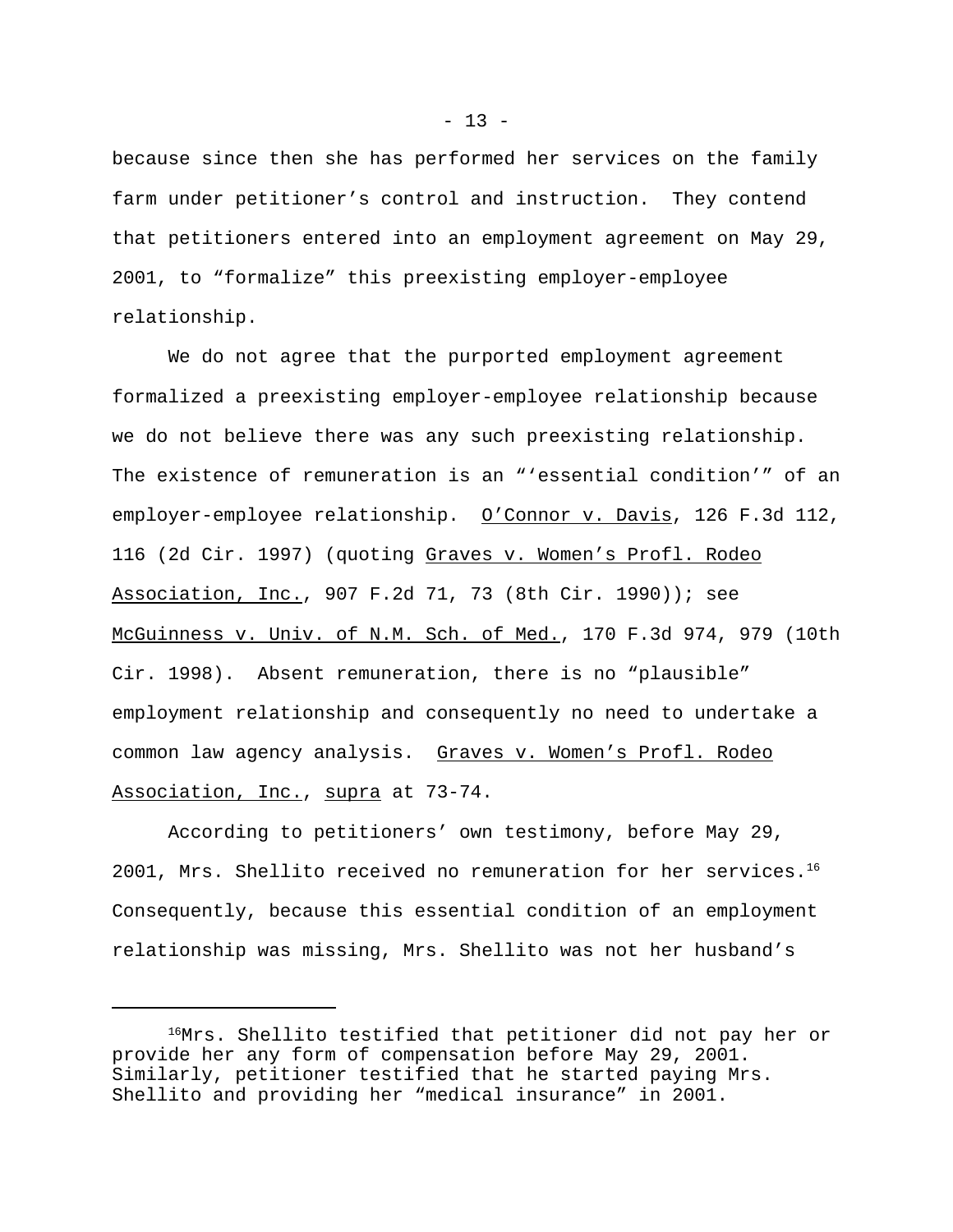employee before 2001, irrespective of the degree of control he might have exercised over her. Rather, it appears to us that during these many years Mrs. Shellito rendered her services as part of the "'shared enterprise'" of marriage, Cray v. Cray, 867 P.2d 291, 299 (Kan. 1994) (quoting Berish v. Berish, 432 N.E.2d 183, 184 (Ohio 1982)), as petitioners worked together to make a living and raise their family.

We are not convinced that anything happened in 2001 that materially changed the nature of petitioners' economic relationship. Mrs. Shellito's tasks on the farm were unchanged. More significantly, Mrs. Shellito's purported "compensation" was, we believe, illusory.

In essence, the purported compensation arrangement was that petitioner would reimburse Mrs. Shellito for family medical expenses and insurance premiums that she paid. $17$  In paying these expenses from her separate checking account, Mrs. Shellito ostensibly assumed the obligation to pay family medical expenses that under Kansas law were as much her husband's liability as her own. See St. Francis Regl. Med. Ctr., Inc. v. Bowles, 836 P.2d

 $- 14 -$ 

<sup>&</sup>lt;sup>17</sup>Although petitioner "paid" Mrs. Shellito (from their joint checking account) \$100 "wages" each month in addition to reimbursements for medical expenses, he testified that he reimbursed her for the amount of "medical bills and stuff" that was "above and beyond the \$100 that I'd paid her prior to." In essence, then, the \$100 per month of "wages" appears to have been simply a component of the medical expense reimbursements that petitioner allegedly paid Mrs. Shellito.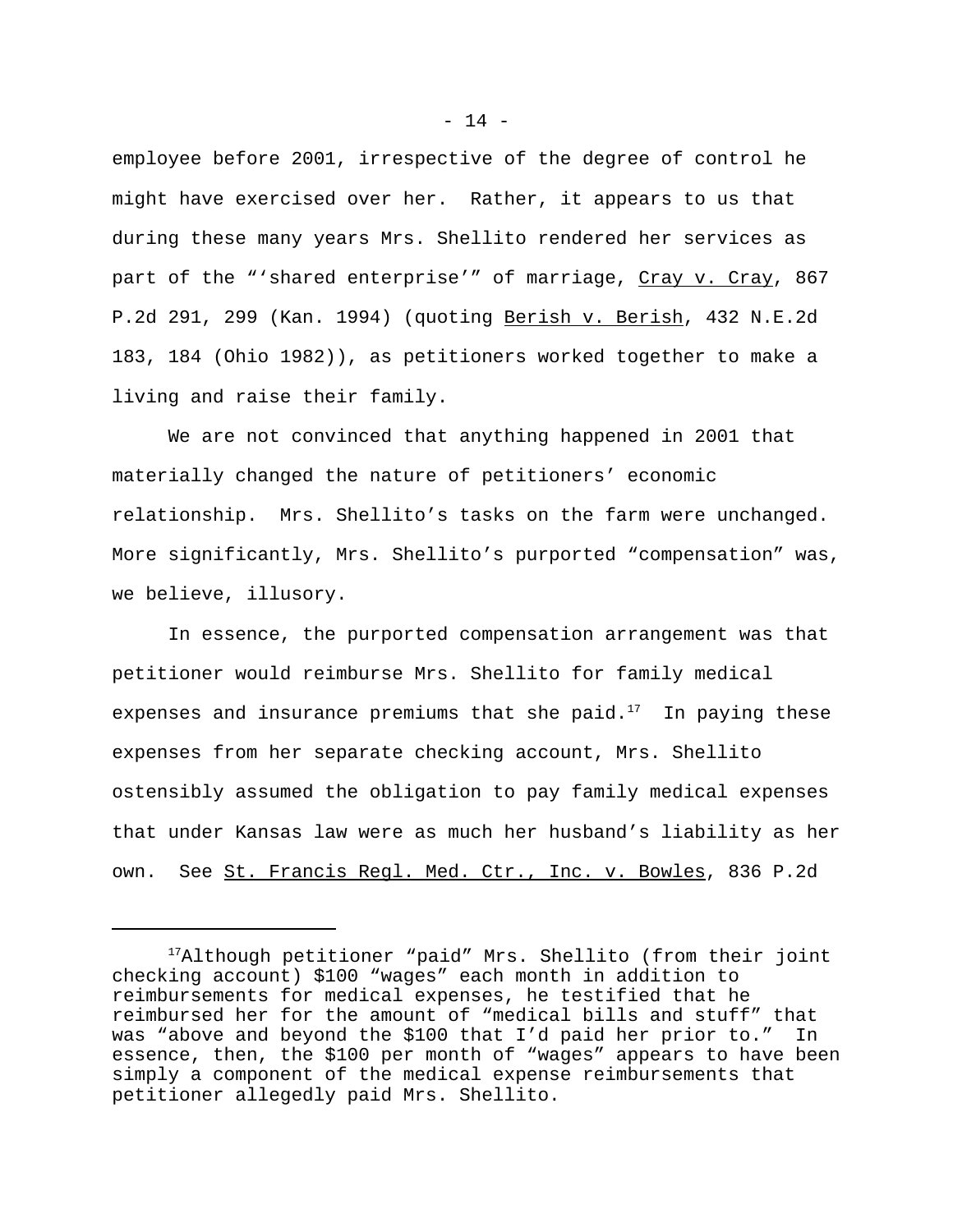1123, 1125 (Kan. 1992) (pursuant to the common law "doctrine of necessaries", as recognized under Kansas law based upon the concept of "unity of marriage", each spouse is liable for the other's "necessaries", including "medical services"). We do not see that Mrs. Shellito obtained any economic benefit from her husband's "reimbursing" her, from their joint checking account, for medical expenses for which he was also liable. $18$ 

In the absence of proof to the contrary, petitioners are presumed to own equally the funds in their joint checking account. See Walnut Valley State Bank v. Stovall, 574 P.2d 1382 (Kan. 1978). Consequently, we consider the funds paid from their joint checking account to have been paid equally by each of them. Cf. Higgins v. Commissioner, 16 T.C. 140 (1951) (husband was entitled to deduct on his separate return only half of the interest paid from his and his wife's joint checking account). Insofar as Mrs. Shellito was "reimbursed" with her own funds from the joint checking account, she clearly obtained no economic benefit. Insofar as she was "reimbursed" with her husband's funds from the joint checking account, any resulting economic

 $- 15 -$ 

 $18$ Relatively small amounts of the medical expenses in question were automatically debited from petitioners' joint checking account. In addition, Mrs. Shellito paid small amounts of the medical expenses in question from petitioners' joint checking account. These circumstances do not affect our conclusion that Mrs. Shellito obtained no economic benefit from the purported employment agreement.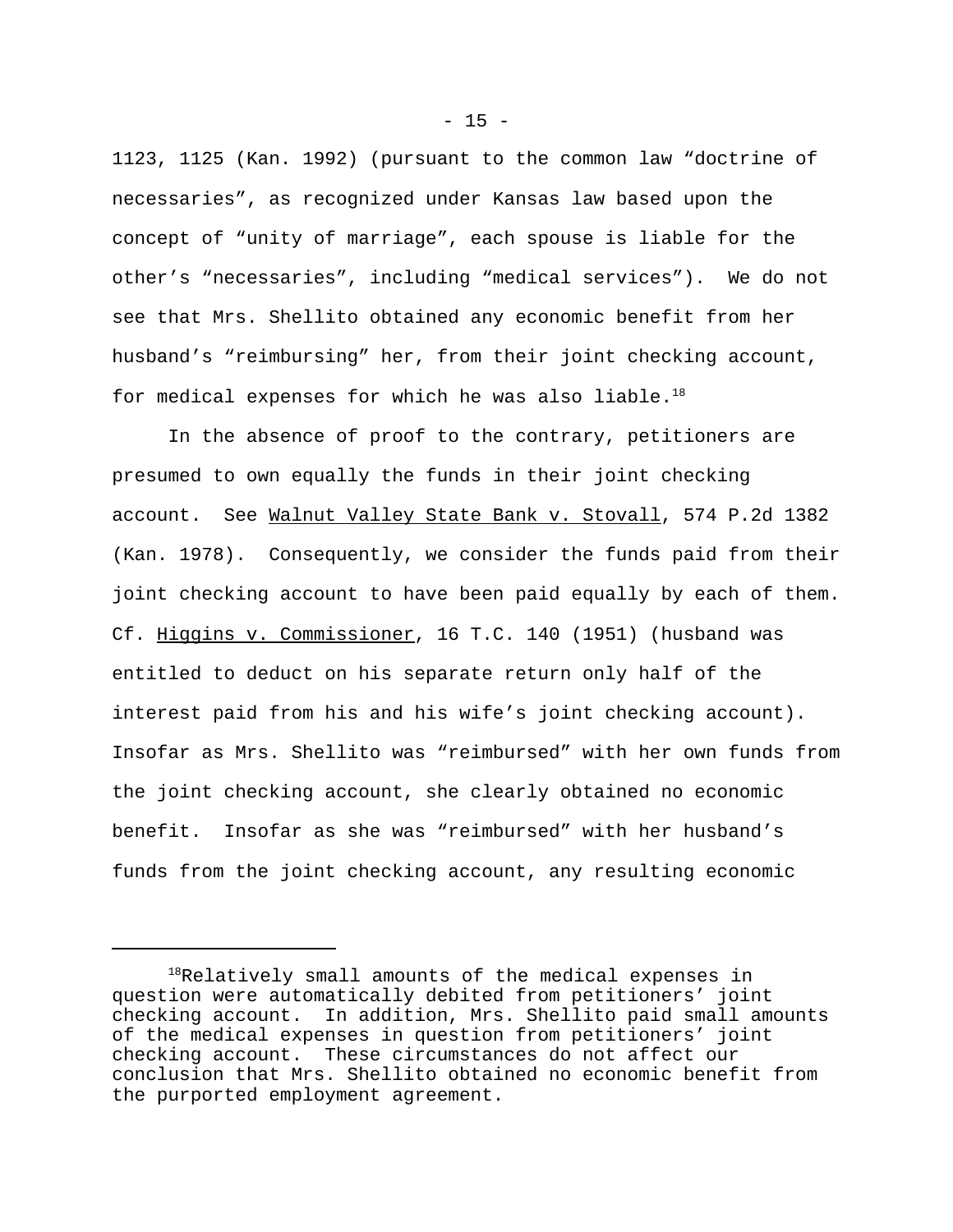benefit is directly offset and negated by her assuming and paying her husband's liability for the family medical expenses.

When all is said and done, it appears to us that Mrs. Shellito's and her family's medical expenses and health insurance premiums continued, in effect, to be paid from petitioners' joint checking account just as they always had been. We conclude that Mrs. Shellito received no remuneration under the purported employment arrangement and consequently during the years at issue, as in the preceding years, there was no bona fide employment relationship.

Petitioners executed the purported employment agreement for tax reasons on the advice of their C.P.A., who had prepared the document for them. Petitioner testified forthrightly that he started paying Mrs. Shellito in June of 2001 because "it would be a tax break that I could use." Citing Seidel v. Commissioner, T.C. Memo. 1971-238, petitioners contend that the mere fact that petitioner had a tax-savings motive does not affect the validity of the purported employee benefit plan that he adopted. This may be true but is beside the point--even a valid employee benefit plan is unavailing in the absence of a bona fide employment relationship. Although a "tax-avoidance motive for structuring a transaction in a particular way is not inherently fatal," a transaction between family members deserves a heightened level of "skepticism and scrutiny" to determine the transaction's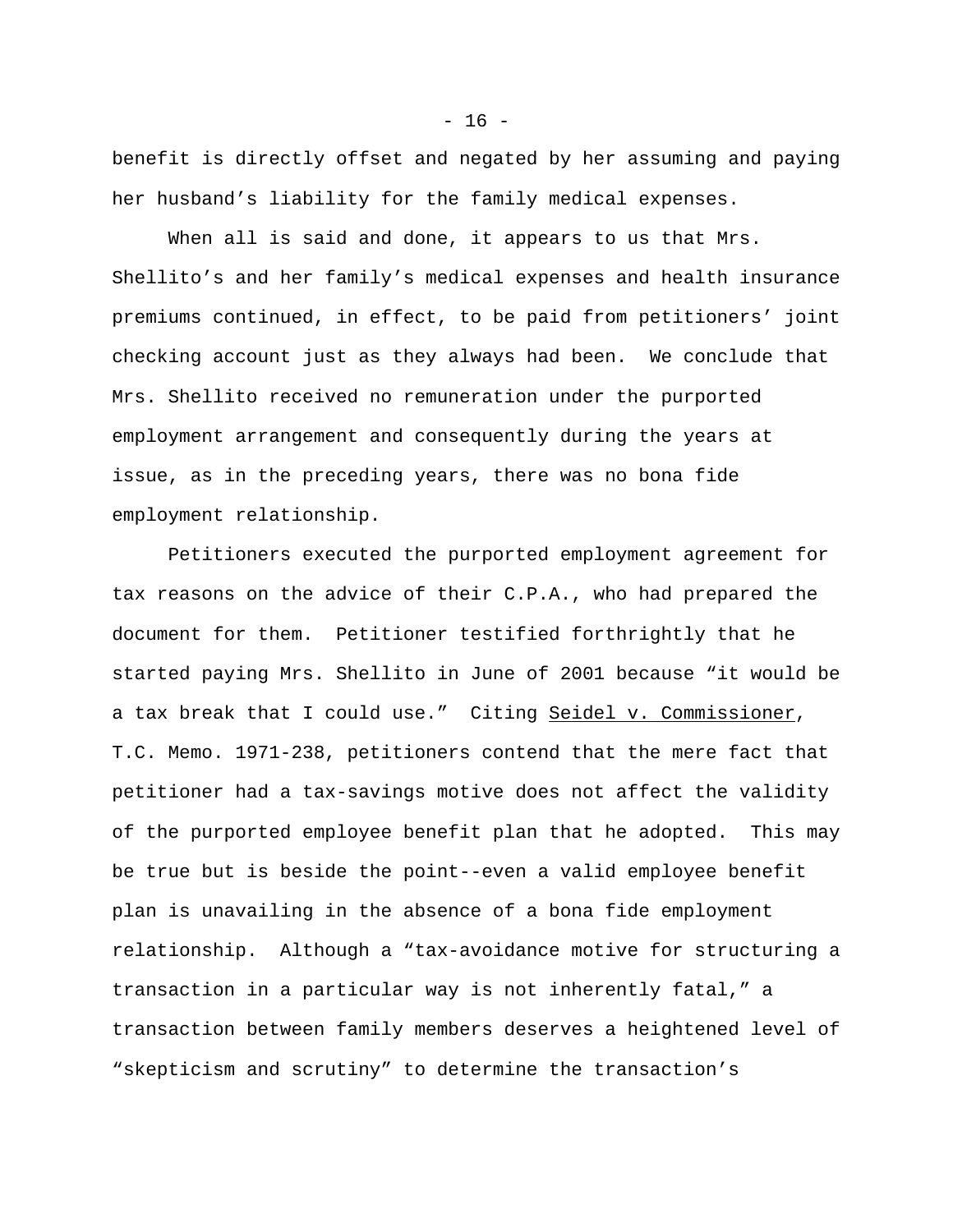substance. True v. United States, 190 F.3d 1165, 1174 n.6 (10th Cir. 1999); see Hamdi v. Commissioner, T.C. Memo. 1993-38, affd. without published opinion 23 F.3d 407 (6th Cir. 1994). Exercising that heightened skepticism and scrutiny, we conclude that in substance petitioners' purported employment agreement was a mere formalism that, for the reasons previously discussed, did not give rise to a true employment relationship.<sup>19</sup>

In support of their argument that Mrs. Shellito was petitioner's bona fide employee, petitioners note that in the notice of deficiency respondent did not disallow the deduction petitioners claimed on Schedule F for "wages" that petitioner paid Mrs. Shellito and also allowed for each year at issue \$681 of the expenses that petitioners claimed for employee benefit programs. The notice of deficiency does not explain the treatment of these items, and respondent has offered no explanation in this proceeding.<sup>20</sup> Whatever inferences might be

 $19$ This conclusion is not altered by the fact that petitioner reported Mrs. Shellito's "wages" on Forms W-2 and paid relatively small amounts of employment taxes in furtherance of the claimed deductions for employee benefit programs, the economic benefit of which, if sustained, would far exceed the relatively small amount of employment taxes incurred.

 $^{20}$ It might be inferred that respondent's allowing the deduction for "wages" paid might have been meant to counterbalance petitioners' including these amounts in gross income as wages. Cf. Haeder v. Commissioner, T.C. Memo. 2001-7 n.10 (noting that the Commissioner had determined that the taxpayers' income should be reduced by wages the husband allegedly paid to his wife). The allowance of the \$689 deduction (continued...)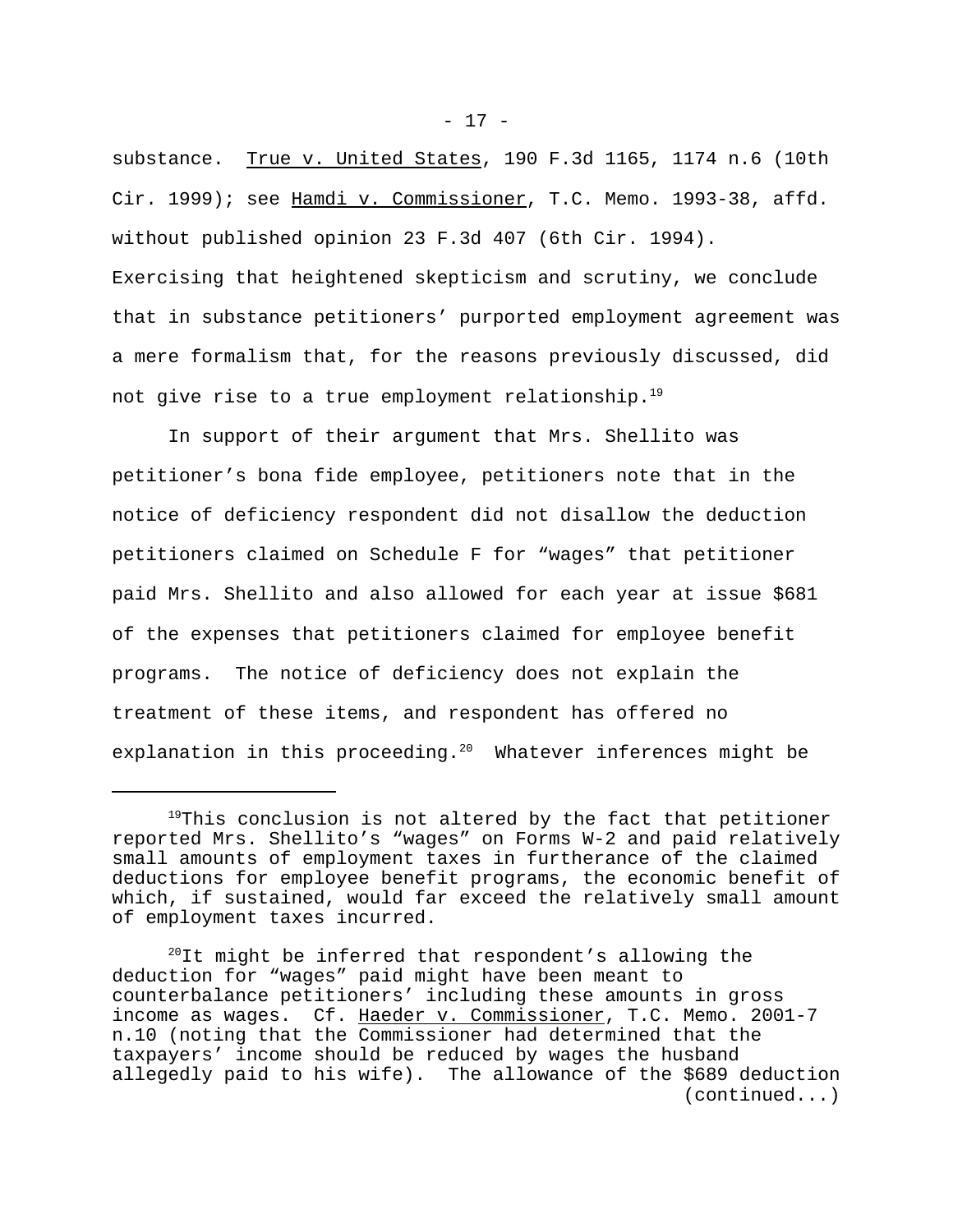drawn from respondent's treatment of these items are counterbalanced, however, by inferences that might be drawn from petitioners' describing, on their Forms 1040 for each year at issue, Mrs. Shellito's occupation as "HOUSE WIFE"--a characterization that we believe was accurate.

In sum, we conclude that because she received no remuneration and the purported employment agreement was a mere formalism, Mrs. Shellito was not petitioner's bona fide employee for the years at issue. $21$  Consequently, petitioner is not

<sup>21</sup>Cf. Frahm v. Commissioner, T.C. Memo. 2007-351 (holding that employee benefit plan expenses were allowable under sec. 162(a); the Commissioner conceded the existence of a valid employment relationship between the married taxpayers); Eyler v. Commissioner, T.C. Memo. 2007-350 (disallowing claimed sec. 162(a) deduction for want of proof that the taxpayer husband paid health insurance premiums in his capacity as his wife's employer pursuant to an unwritten health plan rather than in his individual capacity as the primary insured under the health policy); Albers v. Commissioner, T.C. Memo. 2007-144 (disallowing claimed sec. 162(a) deduction because taxpayers failed to prove that the employer husband paid his employee wife, pursuant to an employee benefit plan, amounts to reimburse her for medical expenses that she incurred or paid); Francis v. Commissioner, T.C. Memo. 2007-33 (without deciding the bona fides of a purported employment relationship between the married taxpayers, disallowing disputed amounts of sec. 162(a) deduction for want of evidence that any compensation the taxpayer husband paid his wife was reasonable in amount); Haeder v. Commissioner, supra, (disallowing claimed sec. 162(a) deduction on the basis that the taxpayer's wife was not his bona fide employee because she (continued...)

 $20$ (...continued)

for employee benefit programs for both 2001 and 2002 is more puzzling. The parties agree that this \$689 deduction represents the premium that Mrs. Shellito paid in 2001 on her Conesco Health Insurance Co. policy. In 2002, however, her premium on this policy was \$1,702.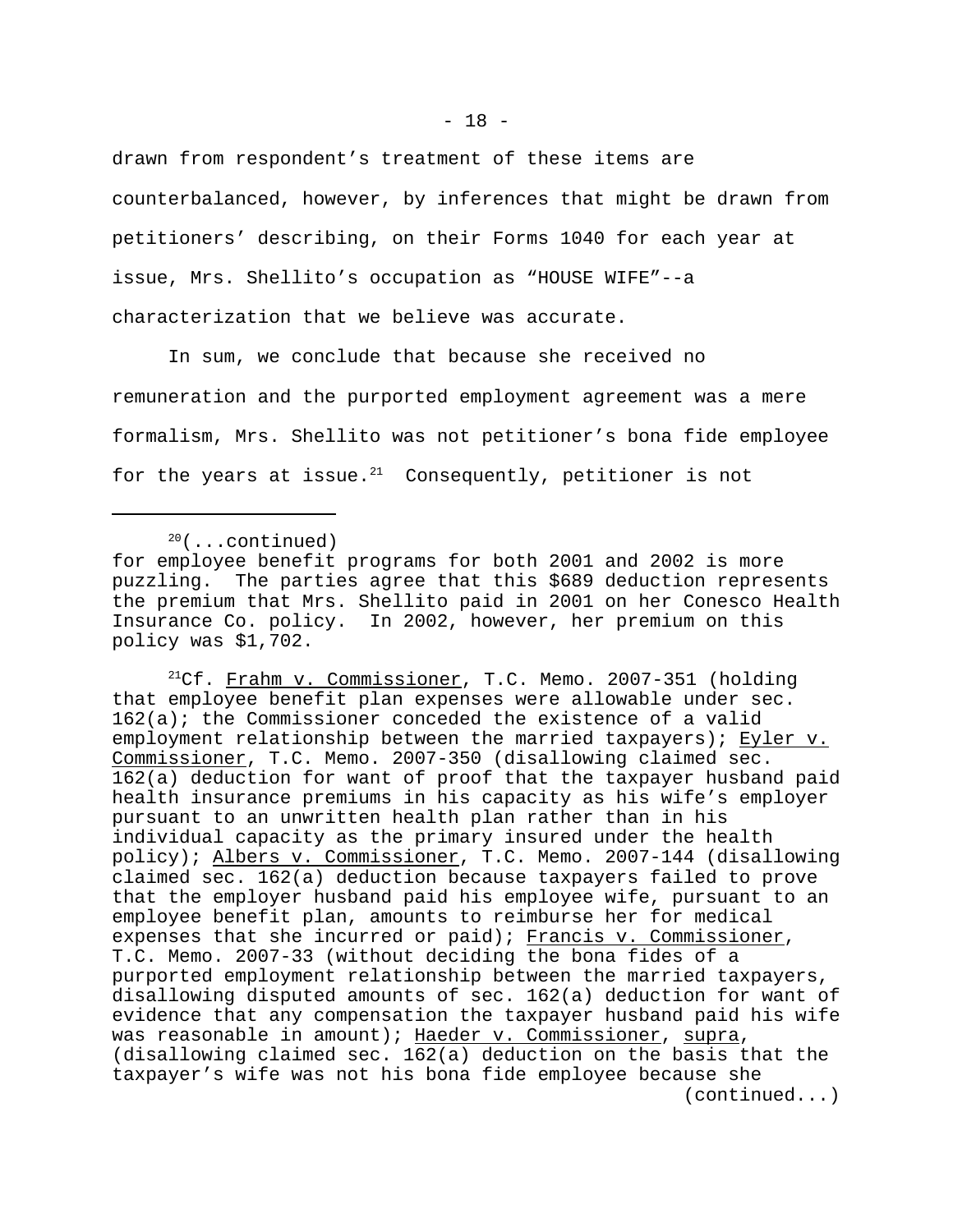entitled under section 162(a) to any deduction for employee program benefits in excess of the amounts respondent has allowed.

### II. Accuracy-Related Penalty

Respondent determined that for 2002 petitioners are liable for an accuracy-related penalty under section 6662(a). Section 6662(a) and (b)(2) imposes a 20-percent accuracy-related penalty on any portion of a tax underpayment that is attributable to, among other things, any substantial understatement of income tax, defined in section  $662(d)(1)(A)$  as an understatement that exceeds the greater of 10 percent of the tax required to be shown on the return or \$5,000. Sec. 6662(d)(1).

The accuracy-related penalty does not apply with respect to any portion of the underpayment if it is shown that the taxpayer had reasonable cause and acted in good faith. Sec.  $6664(c)(1)$ . Such a determination is made by taking into account all facts and circumstances, including the experience and knowledge of the taxpayer and his or her reliance on a professional tax adviser. See sec.  $1.6664-4(b)(1)$ , Income Tax Regs.

Petitioners sought and in good faith, we believe, followed the tax advice of their C.P.A., who steered them into setting up the medical reimbursement plan, helped them fill out the application for it, drafted the purported employment agreement

 $21$ (...continued) performed no services "other than those reasonably expected of a family member").